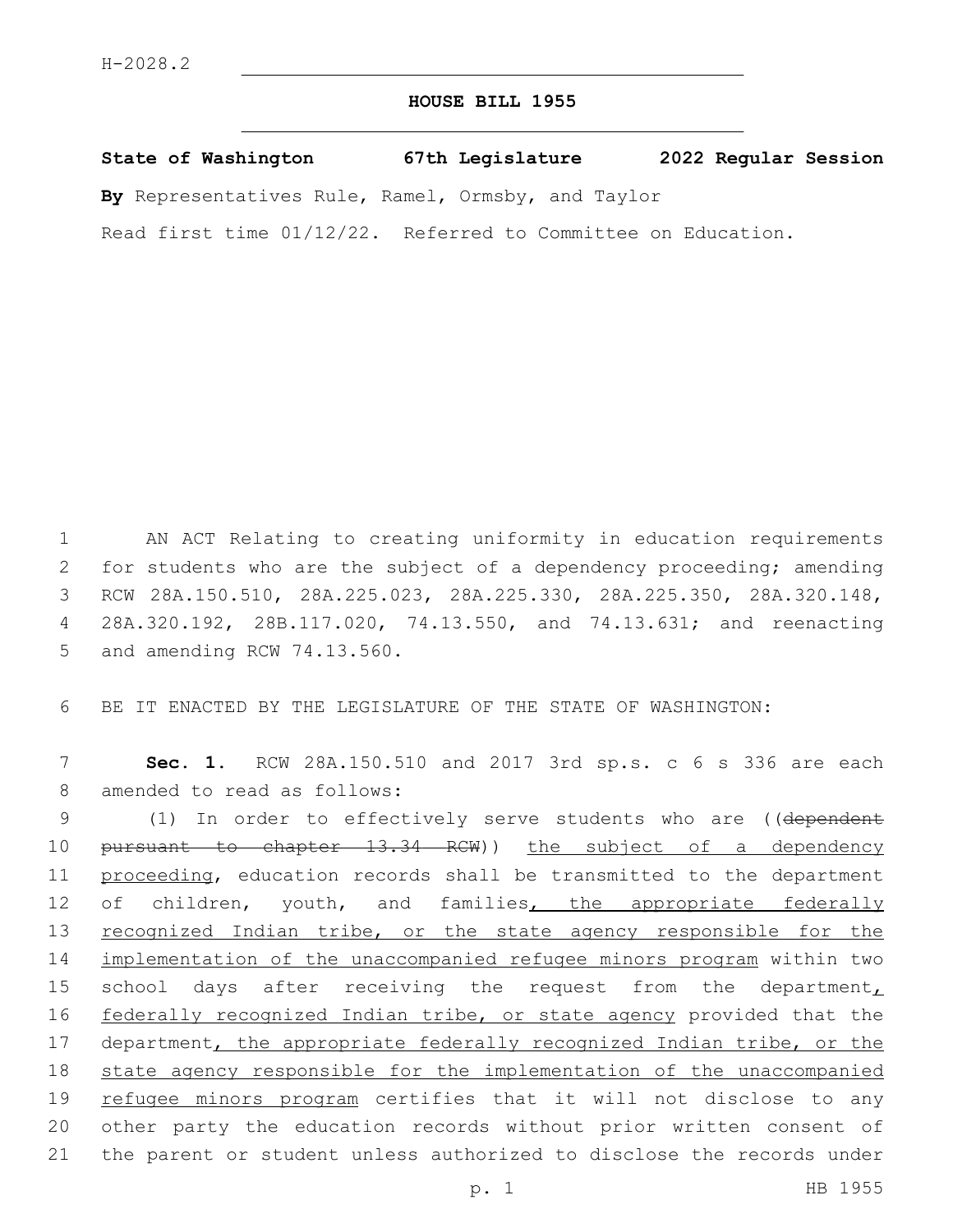state law. The department of children, youth, and families is authorized to disclose education records it obtains pursuant to this section to a foster parent, guardian, or other entity authorized by the department to provide residential care to the student. The department is also authorized to disclose educational records it obtains pursuant to this section to those entities with which it has contracted, or with which it is formally collaborating, having responsibility for educational support services and educational 9 outcomes of students who are ((dependent)) the subject of a 10 dependency proceeding pursuant to chapter 13.34 RCW. The department is encouraged to put in place data-sharing agreements to assure 12 accountability.

13 (2)(((a) The K-12 data governance group established under RCW 14 28A.300.507 shall create a comprehensive needs requirement document 15 detailing the specific information, technical capacity, and any 16 federal and state statutory and regulatory changes needed by school 17 districts, the office of the superintendent of public instruction, 18 the department of children, youth, and families, or the higher 19 education coordinating board or its successor, to enable the 20 provision, on at least a quarterly basis, of:

21 (i) Current education records of students who are dependent 22 pursuant to chapter 13.34 RCW to the department of children, youth, 23 and families and, from the department, to those entities with which 24 the department has contracted, or with which it is formally 25 collaborating, having responsibility for educational support services 26 and educational outcomes; and

27 (ii) The names and contact information of students who are dependent pursuant to chapter 13.34 RCW and are thirteen years or 29 older to the higher education coordinating board or its successor and the private agency with which it has contracted to perform outreach for the passport to college promise program under chapter 28B.117 RCW or the college bound scholarship program under chapter 28B.118 RCW.

 (b) In complying with (a) of this subsection, the K-12 data governance group shall consult with: Educational support service 35 organizations, with which the department of children, youth, and families contracts or collaborates, having responsibility for educational support services and educational outcomes of dependent 38 students; the passport to college advisory committee; the education support service organizations under contract to perform outreach for 40 the passport to college promise program under chapter 28B.117 RCW;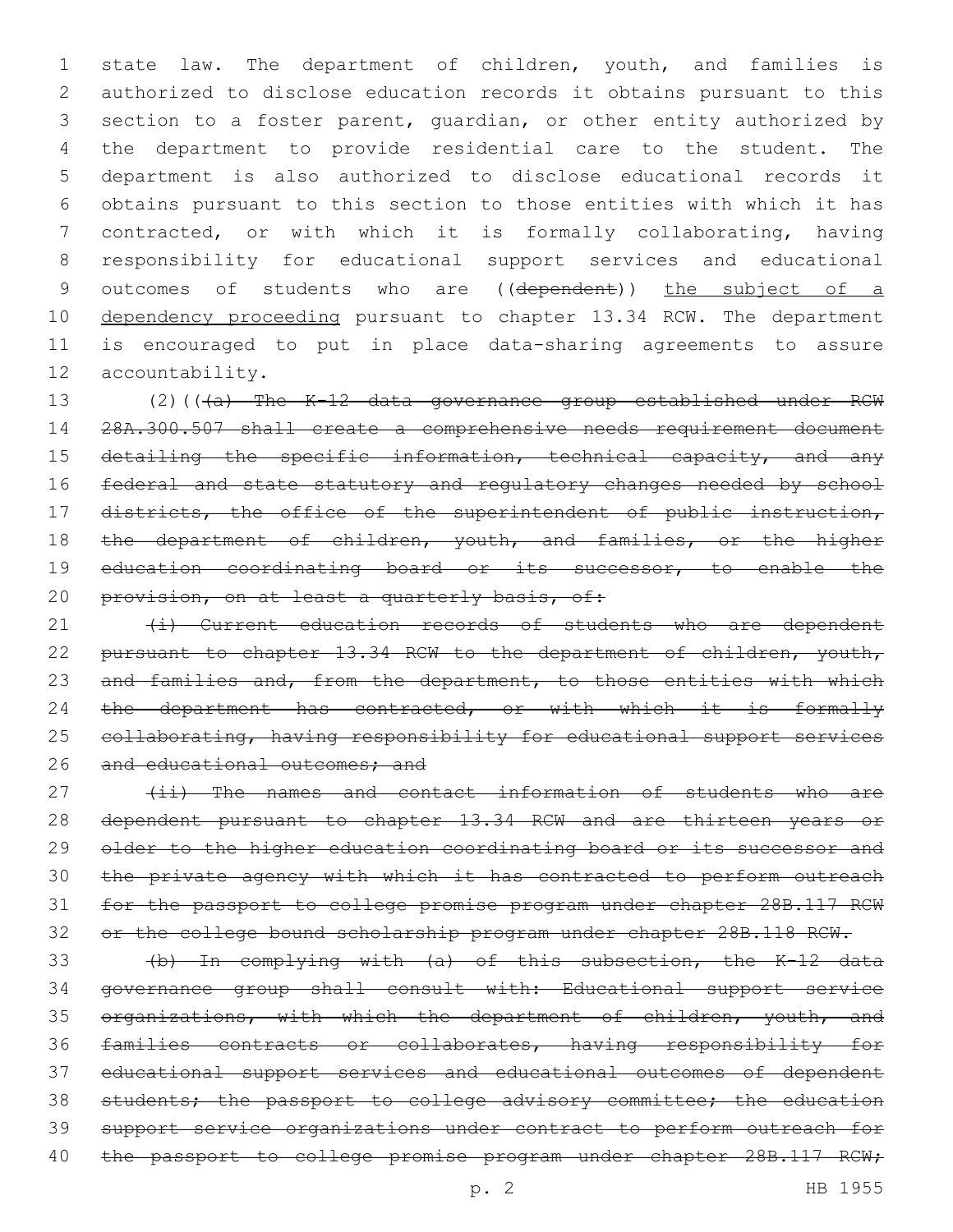1 the department of children, youth, and families; the office of the 2 attorney general; the higher education coordinating board or its 3 successor; and the office of the administrator for the courts)) For 4 the purposes of this section, "students who are the subject of a 5 dependency proceeding" means a child or youth who is school aged, 6 located in Washington state, and who is:

7 (a) The subject of a shelter care or dependency order issued 8 pursuant to chapter 13.34 RCW or an equivalent order of a tribal 9 court of a federally recognized Indian tribe; or

10 (b) Eligible for benefits under the federal foster care system as 11 defined in RCW 28B.117.020.

12 **Sec. 2.** RCW 28A.225.023 and 2013 c 182 s 9 are each amended to 13 read as follows:

14 (1) A school district representative or school employee shall 15 review unexpected or excessive absences with ((a youth)) students who 16 ((is dependent pursuant to chapter 13.34 RCW)) are the subject of a 17 dependency proceeding and adults involved with ((that youth)) the 18 students, to include the ((youth's caseworker)) students' 19 caseworkers, educational ((Hiaison, attorney)) liaisons, attorneys if 20 ((one is)) appointed, ((parent)) parents or legal guardians, and 21 foster parents or the ((person)) persons providing placement for the 22 ((youth)) students. The purpose of the review is to determine the 23 cause of the absences, taking into account: Unplanned school 24 transitions, periods of running from care, inpatient treatment, 25 incarceration, school adjustment, educational gaps, psychosocial 26 issues, and unavoidable appointments during the school day. A school 27 district representative or a school employee must proactively support 28 the ((youth's)) students' school work so the student does not fall 29 behind and to avoid suspension or expulsion based on truancy.

30 (2) For the purposes of this section, "students who are the 31 subject of a dependency proceeding" has the same meaning as in RCW 32 28A.150.510.

33 **Sec. 3.** RCW 28A.225.330 and 2021 c 120 s 2 are each amended to 34 read as follows:

 (1) When enrolling a student who has attended school in another school district, the school enrolling the student may request the parent and the student to briefly indicate in writing whether or not 38 the student has: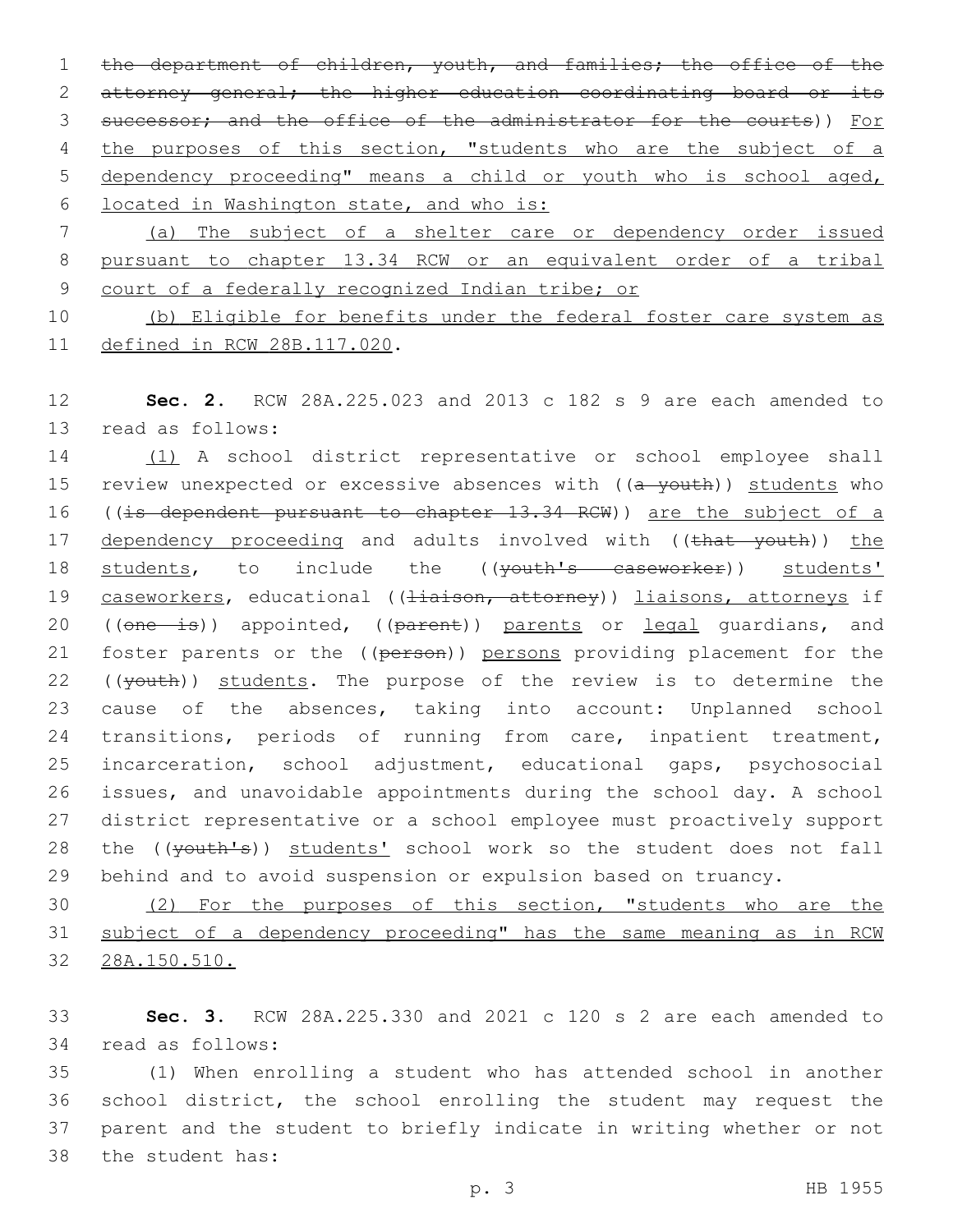- (a) Any history of placement in special educational programs;
- (b) Any past, current, or pending disciplinary action;

 (c) Any history of violent behavior, or behavior listed in RCW 13.04.155;4

(d) Any unpaid fines or fees imposed by other schools; and

 (e) Any health conditions affecting the student's educational 7 needs.

 (2) The school enrolling the student shall request the student's permanent record including records of disciplinary action, history of violent behavior or behavior listed in RCW 13.04.155, attendance, immunization records, and academic performance from the school the 12 student previously attended.

 (3) Upon request, school districts shall furnish a set of unofficial educational records to a parent or guardian of a student who is transferring out of state and who meets the definition of a child of a military family in transition under Article II of RCW 28A.705.010. School districts may charge the parent or guardian the actual cost of providing the copies of the records.

 (4) If information is requested under subsection (2) of this section, the information shall be transmitted within two school days after receiving the request and the records shall be sent as soon as possible. The records of a student who meets the definition of a child of a military family in transition under Article II of RCW 24 28A.705.010 shall be sent within ((ten)) 10 days after receiving the request. Any school district or district employee who releases the information in compliance with this section is immune from civil liability for damages unless it is shown that the school district employee acted with gross negligence or in bad faith. The professional educator standards board shall provide by rule for the discipline under chapter 28A.410 RCW of a school principal or other chief administrator of a public school building who fails to make a good faith effort to assure compliance with this subsection.

 (5) Any school district or district employee who releases the information in compliance with federal and state law is immune from civil liability for damages unless it is shown that the school district or district employee acted with gross negligence or in bad 37 faith.

38 (6)(a) A school may not prevent ( $(a - student)$ ) students who ( $(i\text{-}s$ 39 dependent)) are the subject of a dependency proceeding pursuant to chapter 13.34 RCW from enrolling if there is incomplete information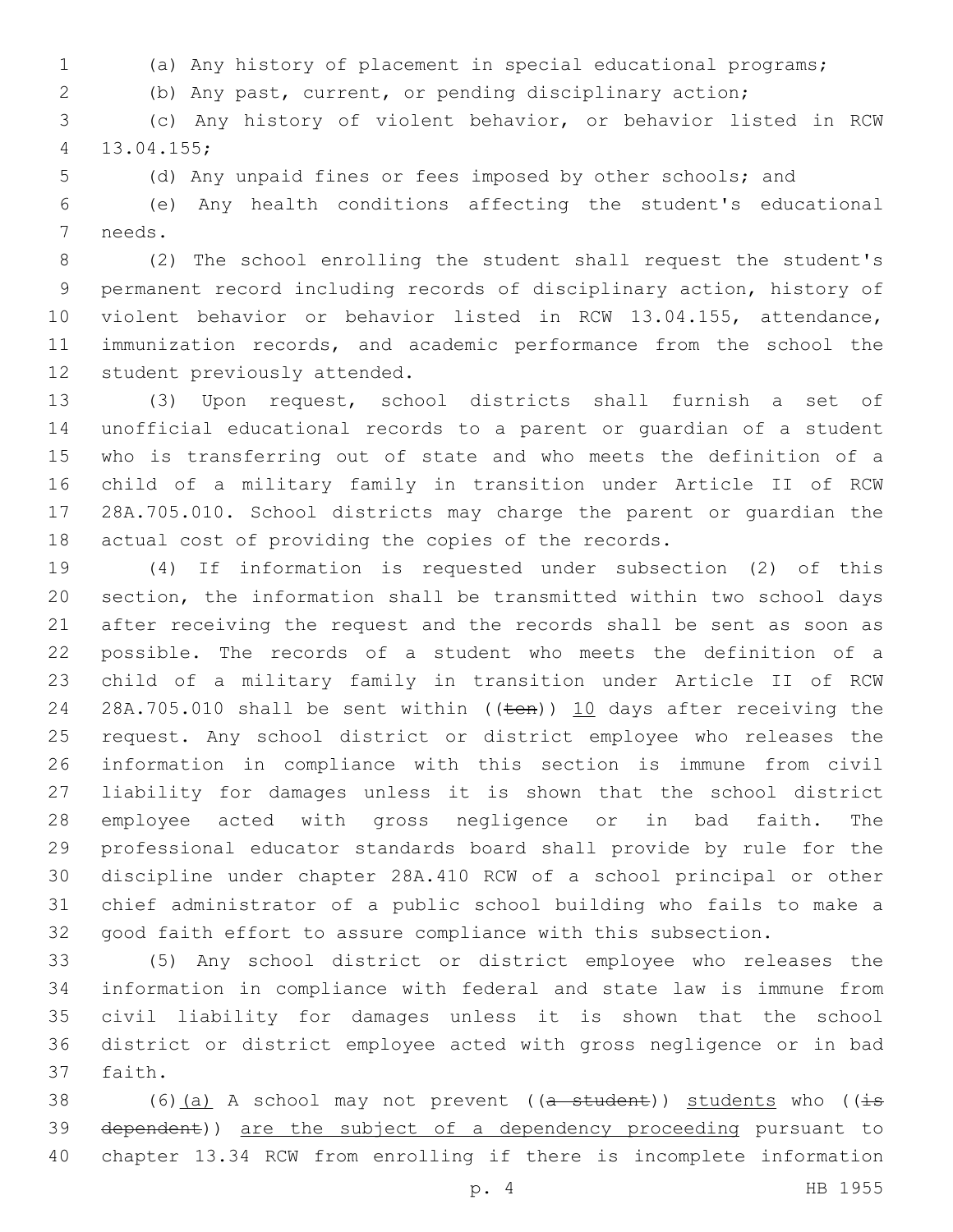1 as enumerated in subsection (1) of this section during the  $((\text{ten}))$  10 2 business days that the department of ((social and health services)) children, youth, and families has to obtain that information under 4 RCW 74.13.631. ((<del>In addition, upon</del>))

 (b) If the student who is the subject of a dependency proceeding is subject to an order in a federally recognized tribal court that is the equivalent of a shelter care or dependency order pursuant to chapter 13.34 RCW, or the student is eligible for benefits under the federal foster care system as defined in RCW 28B.117.020, the school may not prevent the student from enrolling if there is incomplete information as enumerated in subsection (1) of this section during the 10 business days from the date the equivalent order is entered or 13 from a date determined by the state agency responsible for implementing the unaccompanied refugee minors program.

 (c) Upon enrollment of a student who is ((dependent pursuant to chapter 13.34 RCW)) the subject of a dependency proceeding, the school district must make reasonable efforts to obtain and assess that child's educational history in order to meet the child's unique 19 needs within two business days.

 (7) For the purposes of this section, "students who are the subject of a dependency proceeding" has the same meaning as in RCW 28A.150.510.

 **Sec. 4.** RCW 28A.225.350 and 2018 c 139 s 2 are each amended to read as follows:24

25 (1)(a) The protocols required by RCW 74.13.560 for making best 26 interest determinations for students ((in out-of-home care)) who are 27 the subject of a dependency proceeding pursuant to chapter 13.34 RCW 28 must comply with the provisions of this section.

29 (b) The requirements of this section, and the development protocols described in RCW 74.13.560 for making best interest 31 determinations for students who are the subject of a dependency proceeding pursuant to chapter 13.34 RCW, may also be applied to students who are the subject of a federally recognized tribal court shelter care or dependency order that is the equivalent of a shelter 35 care or dependency order issued pursuant to chapter 13.34 RCW, and students who are eligible for benefits under the federal foster care system as defined in RCW 28B.117.020.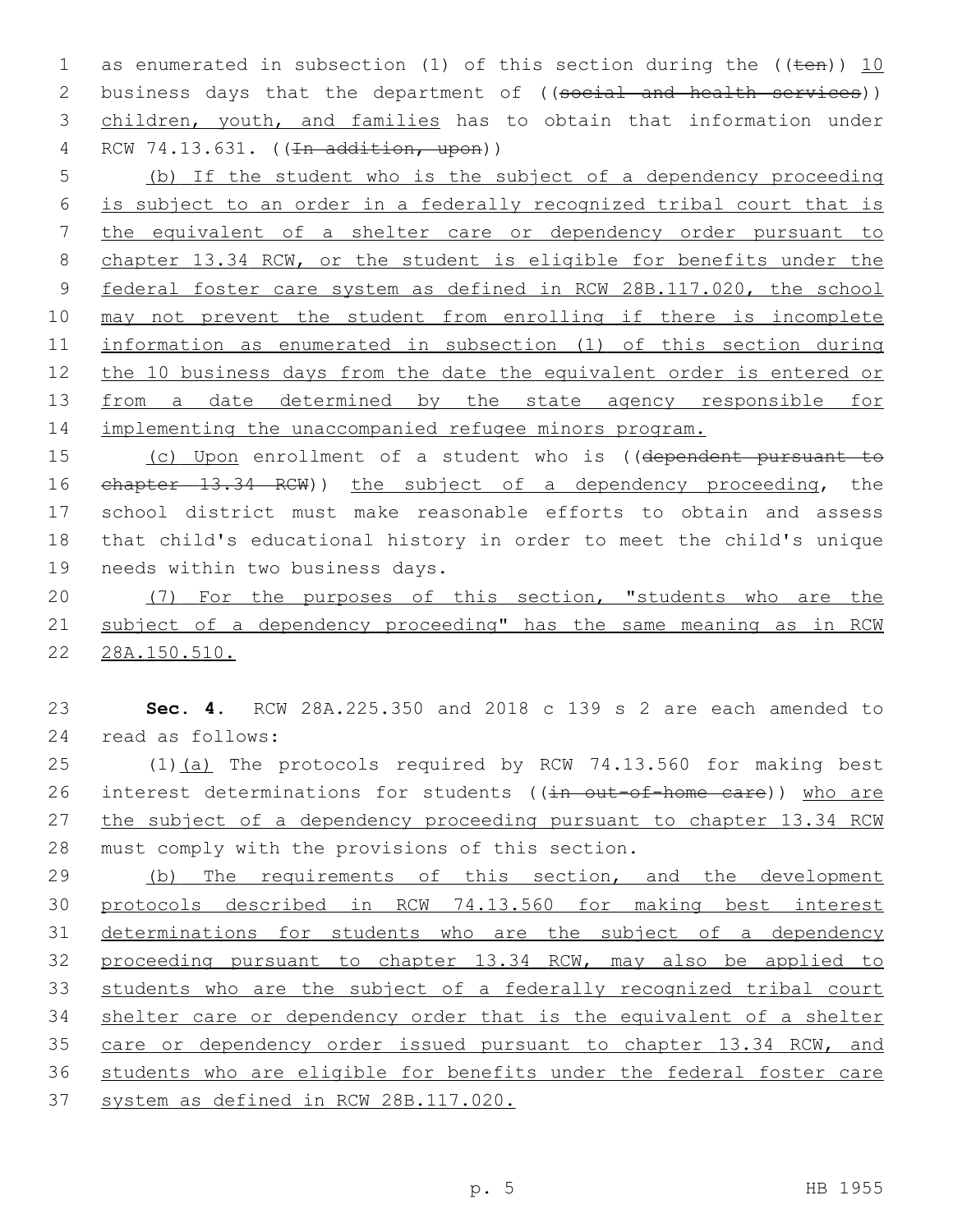1 (2)(a) Best interest determinations should be made as quickly as 2 possible in order to prevent educational discontinuity for the 3 student.

 (b) When making best interest determinations, every effort should be made to gather meaningful input from relevant and appropriate persons on their perspectives regarding which school the student 7 should attend ((during his or her time in out-of-home care)) while 8 the subject of a dependency proceeding, consistent with the student's case plan. Relevant and appropriate persons include:

 (i) Representatives of the department of children, youth, and families for students who are the subject of a dependency proceeding pursuant to chapter 13.34 RCW, or representatives of other applicable 13 child welfare agencies;

14 (ii) Representatives of the school of origin, such as a teacher, 15 counselor, coach, or other meaningful person in the student's life;

16 (iii) Biological parents;

17 (iv) Foster parents;

18 (v) Educational liaisons identified under RCW 13.34.045;

19 (vi) The student's relatives; and

20 (vii) Depending on ((his or her)) the student's age, the student.

21 (3) In accordance with RCW 74.13.550, whenever practical and in 22 their best interest, students ((placed into out-of-home care)) who 23 are the subject of a dependency proceeding must remain enrolled in 24 the school that they were attending at the time they ((entered out-25 of-home care)) became the subject of a dependency proceeding.

 (4) Student-centered factors must be used to determine what is in a student's best interest. In order to make a well-informed best interest determination, a variety of student-centered factors should 29 be considered, including:

30 (a) How long is the student's current ((out-of-home)) care 31 placement expected to last?

32 (b) What is the student's permanency plan and how does it relate 33 to school stability?

34 (c) How many schools has the student attended in the current 35 year?

36 (d) How many schools has the student attended over the past few 37 years?

38 (e) Considering the impacts of past transfers, how may 39 transferring to a new school impact the student academically, 40 emotionally, physically, and socially?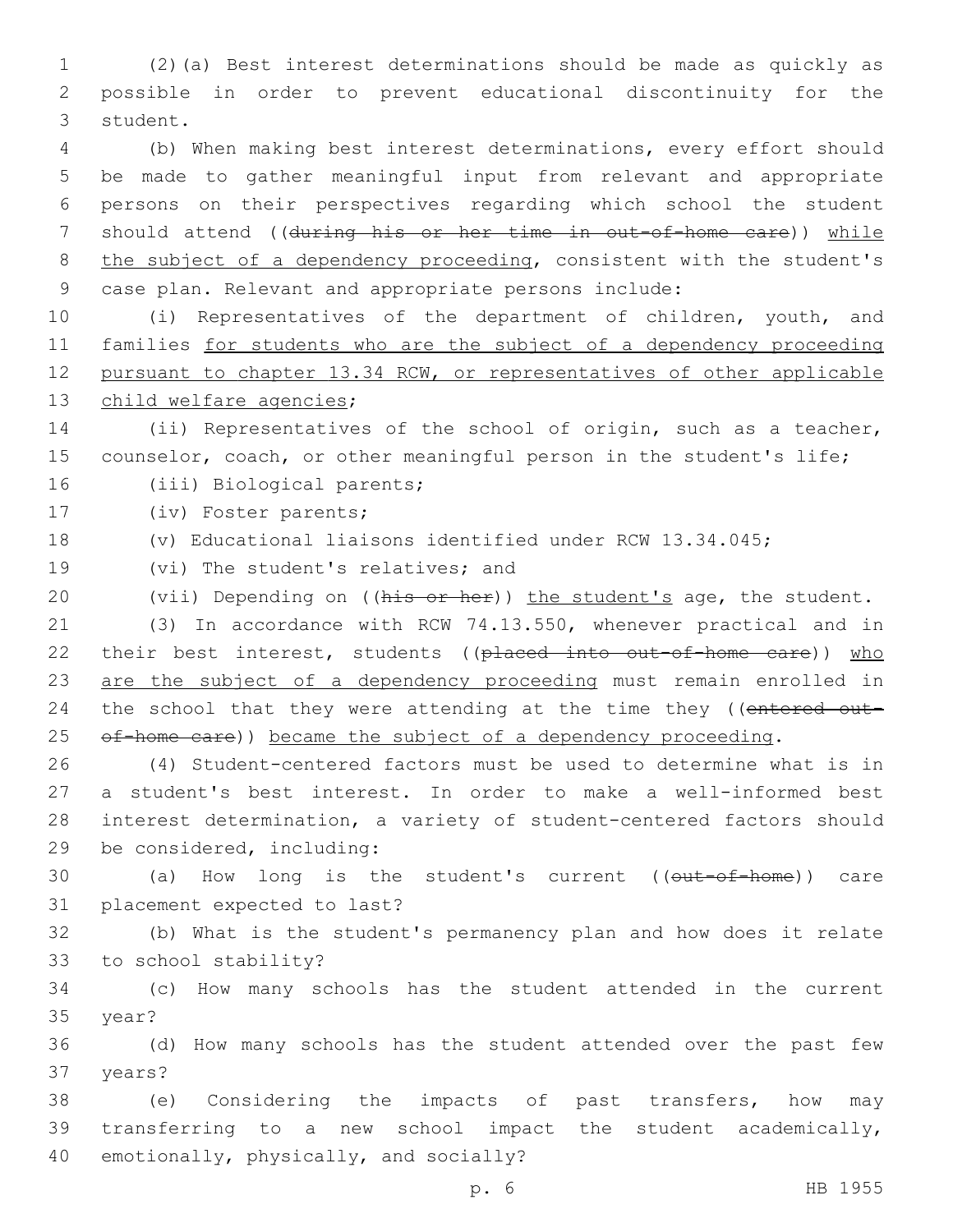1 (f) What are the immediate and long-term educational plans of, 2 and for, the student?

(g) How strong is the student academically?3

4 (h) If the student has special needs, what impact will 5 transferring to a new school have on the student's progress and services?6

7 (i) To what extent are the programs and activities at the 8 potential new school comparable to, or more appropriate than, those 9 at the school of origin?

10 (j) Does one school have programs and activities that address the 11 unique needs or interests of the student that the other school does 12 not have?

13 (k) Which school does the student prefer?

14 (1) How deep are the ((child's)) student's ties to ((his or her)) 15 the student's school of origin?

16 (m) Would the timing of the school transfer coincide with a 17 logical juncture, such as after testing, after an event that is 18 significant to the student, or at the end of the school year?

 (n) How would changing schools affect the student's ability to earn full academic credit, participate in sports or other extracurricular activities, proceed to the next grade, or graduate on 22 time?

23 (o) How would the commute to the school under consideration 24 impact the student, in terms of distance, mode of transportation, and 25 travel time?

26 (p) How anxious is the student about having been removed from the 27 home or about any upcoming moves?

28 (q) What school does the student's sibling attend?

(r) Are there safety issues to consider?29

30 (5) The student must remain in ((his or her)) the student's 31 school of origin while a best interest determination is made and 32 while disputes are resolved in order to minimize disruption and 33 reduce the number of school transfers.

34 (6) School districts are encouraged to use any:

 (a) Best interest determination guide developed by the office of the superintendent of public instruction during the discussion about the advantages and disadvantages of keeping the student in the school 38 of origin or transferring the student to a new school; and

39 (b) Dispute resolution process developed by the office of the 40 superintendent of public instruction when there is a disagreement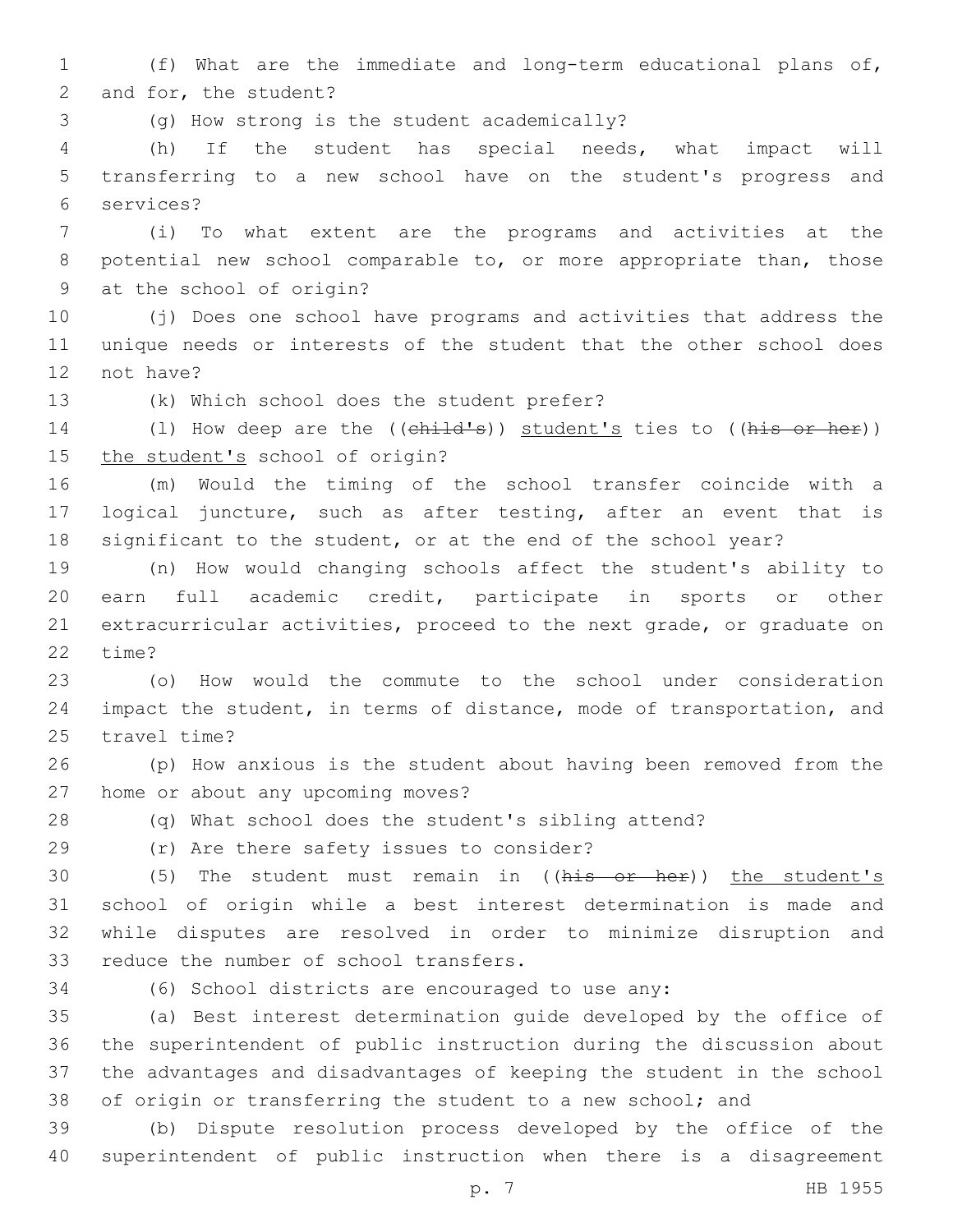1 about school placement, ((the provision of educational services)) a 2 best interest determination, or a dispute between agencies.

3 (7) The special education services of a student must not be 4 interrupted by a transfer to a new school.

 (8)(a) If the student's care placement changes to an area served by another school district, and it is determined to be in the best interest of the student to remain in the school of origin, the school district of origin and the school district in which the student is living shall agree upon a method to apportion the responsibility and costs for providing the student with transportation to and from the 11 school of origin. If the school districts are unable to agree upon an 12 apportionment method, the responsibility and costs for transportation 13 shall be shared equally between the districts.

14 (b) In accordance with this subsection, the department of 15 children, youth, and families will reimburse school districts for 16 half of all excess transportation costs for students under the 17 placement and care authority of the department of children, youth, 18 and families.

19 (9) For the purposes of this section, "((out-of-home care)) 20 students who are the subject of a dependency proceeding" has the same 21 meaning as in RCW ((13.34.030)) 28A.150.510.

22 **Sec. 5.** RCW 28A.320.148 and 2021 c 95 s 2 are each amended to 23 read as follows:

24 (1) ((Each)) For the purpose of addressing education barriers for 25 students who are the subject of a dependency proceeding, each school 26 district must ((designate)): (a) Designate a foster care liaison to 27 facilitate district compliance with state and federal laws related to 28 students who are ((dependent pursuant to chapter 13.34 RCW)) the 29 subject of a dependency proceeding; and  $((\pm e))$  (b) collaborate with 30 the department of children, youth, and families ((to address 31 educational barriers for these students)), the appropriate federally 32 recognized Indian tribe, or the state agency responsible for the 33 implementation of the unaccompanied refugee minors program. The role 34 and responsibilities of a foster care liaison may include:

35 (a) Coordinating ((with the department of children, youth, and 36 families on)) the implementation of state and federal laws related to 37 students who are ((dependent pursuant to chapter 13.34 RCW)) the 38 subject of a dependency proceeding;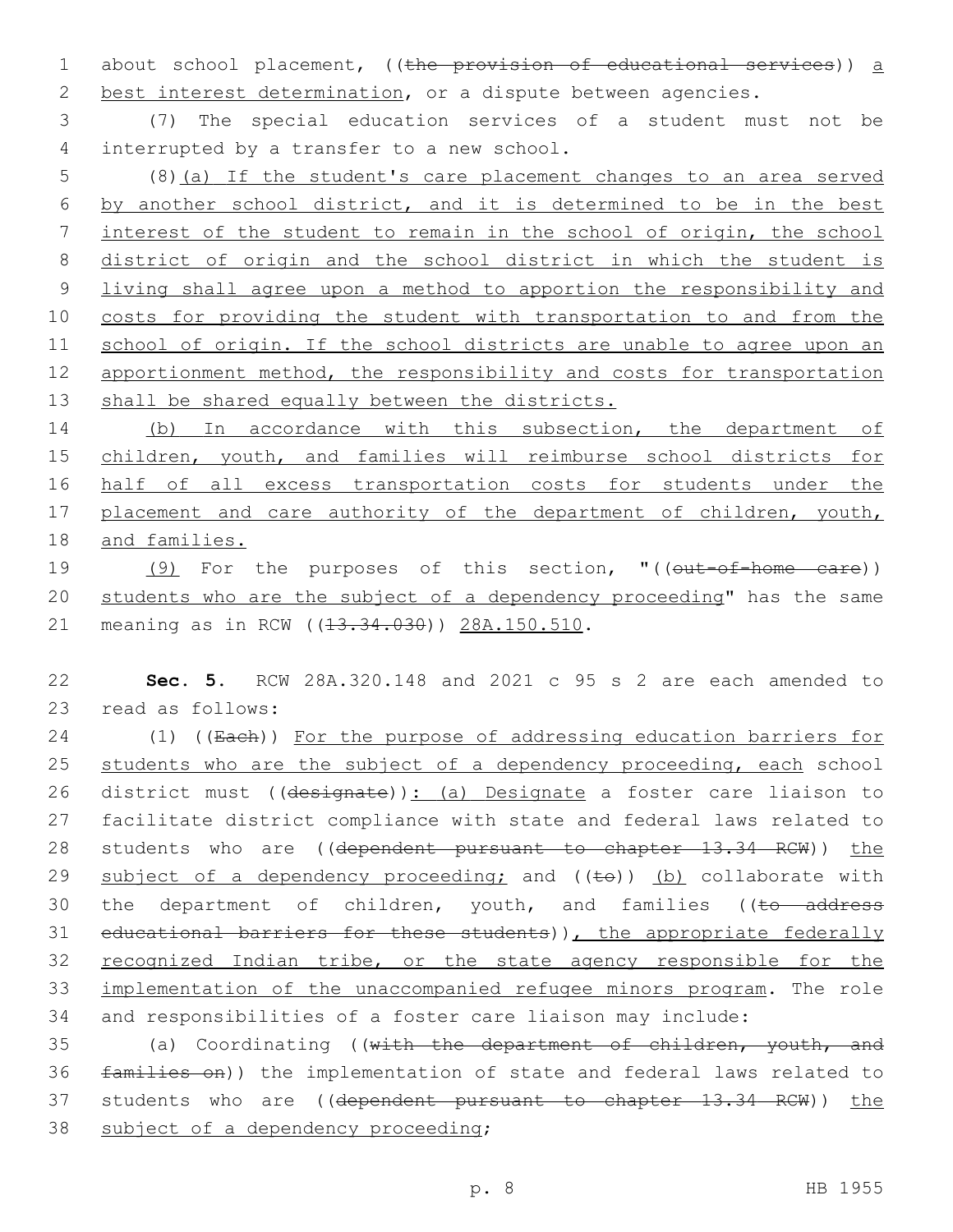1 (b) Coordinating with foster care education program staff at the 2 office of the superintendent of public instruction;

3 (c) Attending training and professional development opportunities to improve school district implementation efforts;4

5 (d) Serving as the primary contact person for representatives of 6 the department of children, youth, and families;

7 (e) Leading and documenting the development of a process for 8 making best interest determinations in accordance with RCW 9 28A.225.350;

10 (f) Facilitating immediate enrollment in accordance with RCW 11 28A.225.330;

12 (g) Facilitating the transfer of records in accordance with RCW 13 28A.150.510 and 28A.225.330;

14 (h) Facilitating data sharing with child welfare agencies 15 consistent with state and federal privacy laws and rules;

16 (i) Developing and coordinating local transportation procedures;

17 (j) Managing best interest determination and transportation cost 18 disputes according to the best practices developed by the office of 19 the superintendent of public instruction;

20 (k) Ensuring that students who are ((dependent pursuant to 21 ehapter 13.34 RCW)) the subject of a dependency proceeding are 22 enrolled in and regularly attending school, consistent with RCW 23 28A.225.023; and

24 (l) Providing professional development and training to school 25 staff on state and federal laws related to students who are 26 ((dependent pursuant to chapter 13.34 RCW)) the subject of a 27 dependency proceeding and their educational needs, as needed.

 (2) Each K-12 public school in the state must establish a building point of contact in each elementary school, middle school, and high school. These points of contact must be appointed by the principal of the designated school, in consultation with the district foster care liaison, and are responsible for coordinating services and resources for students in foster care as outlined in subsection 34 (1) of this section.

35 (3) The district foster care liaison is responsible for training 36 building points of contact.

37 (4) The office of the superintendent of public instruction shall 38 make available best practices for choosing and training building 39 points of contact to each school district.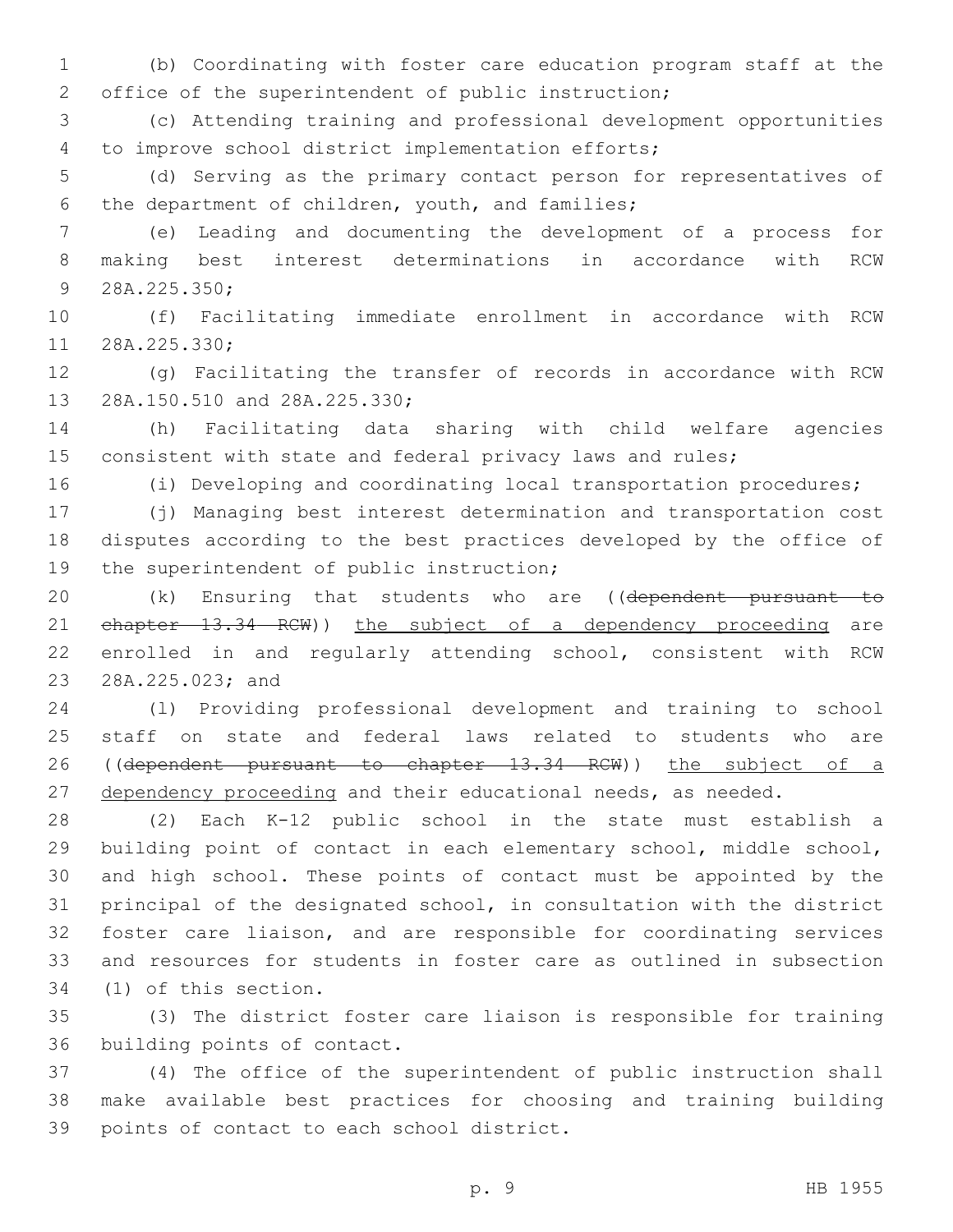(5) For the purposes of this section, "students who are the 2 subject of a dependency proceeding" has the same meaning as in RCW 28A.150.510.

 **Sec. 6.** RCW 28A.320.192 and 2021 c 164 s 4 are each amended to 5 read as follows:

 (1) ((In order to eliminate barriers and facilitate)) School districts must incorporate the procedures in this section for the purpose of eliminating barriers and facilitating the on-time grade level progression and graduation of students who are homeless as described in RCW 28A.300.542, ((dependent pursuant to chapter 13.34 RCW)) students who are the subject of a dependency proceeding, at- risk youth or children in need of services pursuant to chapter 13.32A 13 RCW, (( $\Theta$ ) and students who are in or have been released from an 14 institutional education facility((, school districts must incorporate 15 the procedures in this section)).

 (2) School districts must waive specific courses required for graduation if similar coursework has been satisfactorily completed in another school district or must provide reasonable justification for denial. Should a waiver not be granted to a student who would qualify to graduate from the sending school district, the receiving school district must provide an alternative means of acquiring required 22 coursework so that graduation may occur on time.

 (3) School districts must consolidate partial credit, unresolved, or incomplete coursework and provide opportunities for credit accrual in a manner that eliminates academic and nonacademic barriers for the 26 student.

 (4) For students in or released from an institutional education facility, school districts must provide students with access to world language proficiency tests, American sign language proficiency tests, and general education development tests. Access to the tests may not be conditioned or otherwise dependent upon a student's request. School districts must award at least one high school credit to students upon meeting the standard established by the state board of education under subsection (9) of this section on a world language or American sign language proficiency test or a general education development test. Additional credits may be awarded by the district if a student has completed a course or courses of study to prepare for the test. If the school district has a local policy for awarding mastery-based credit on state or local assessments, the school

p. 10 HB 1955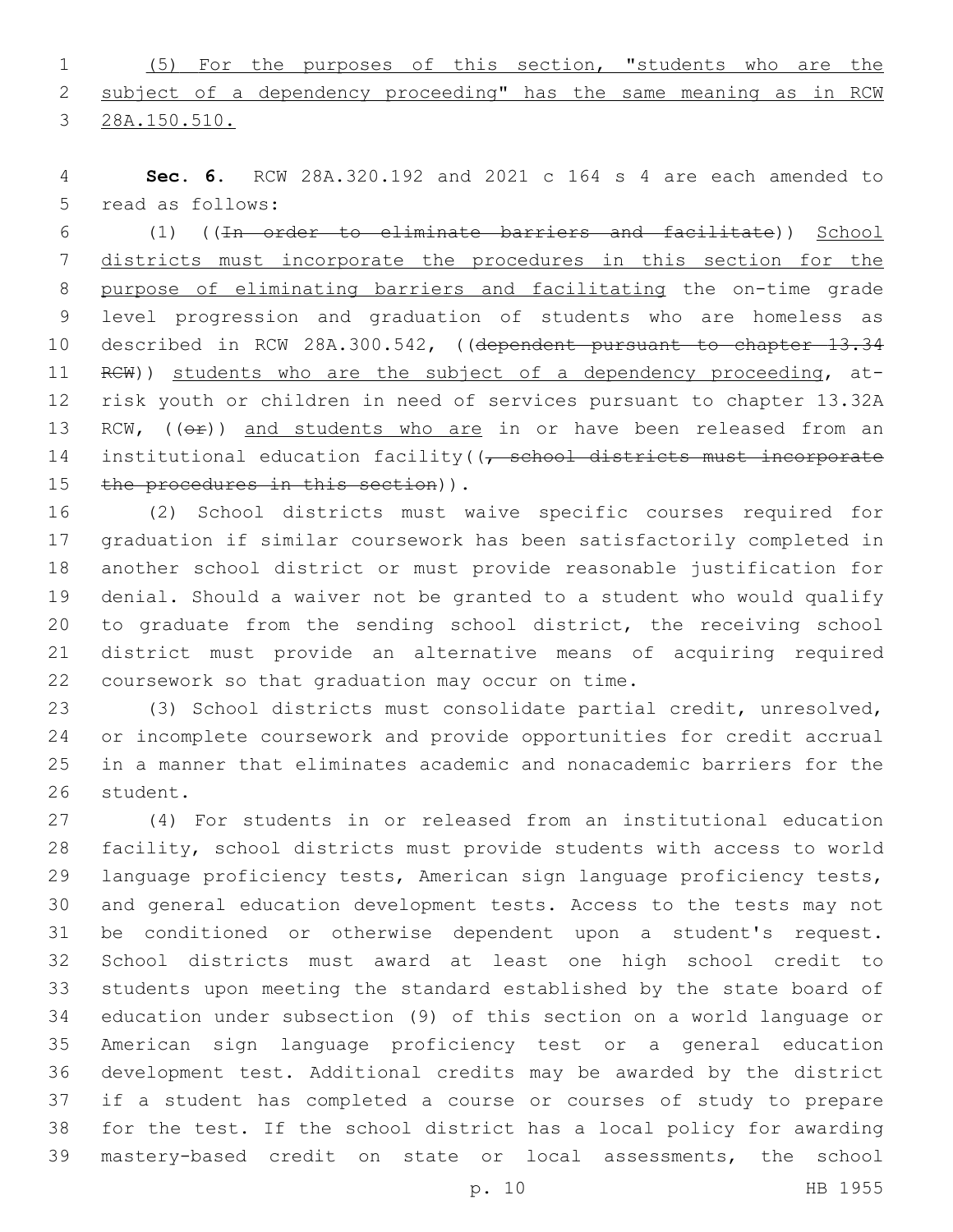district must apply this policy for students in or released from an 2 institutional education facility.

 (5) For students who have been unable to complete an academic course and receive full credit due to withdrawal or transfer, school districts must grant partial credit for coursework completed before the date of withdrawal or transfer and the receiving school must accept those credits, apply them to the student's academic progress or graduation or both, and allow the student to earn credits regardless of the student's date of enrollment in the receiving 10 school.

 (6) Should a student who is transferring at the beginning or during the student's junior or senior year be ineligible to graduate from the receiving school district after all alternatives have been considered, the sending and receiving districts must ensure the receipt of a diploma from the sending district if the student meets the graduation requirements of the sending district.

 (7) The superintendent of public instruction shall adopt and distribute to all school districts lawful and reasonable rules prescribing the substantive and procedural obligations of school 20 districts to implement these provisions.

 (8) Should a student have enrolled in three or more school districts as a high school student and have met state requirements but be ineligible to graduate from the receiving school district 24 after all alternatives have been considered, the receiving school district must waive its local requirements and ensure the receipt of 26 a diploma.

 (9) The state board of education, in consultation with the office of the superintendent of public instruction, shall identify the scores students must achieve in order to meet the standard on world language or American sign language proficiency tests and general education development tests in accordance with subsection (4) of this 32 section.

 (10) For the purposes of this section, "institutional education facility" and "school district" have the same meaning as in RCW 28A.190.005.35

 (11) For the purposes of this section, "students who are the 37 subject of a dependency proceeding" has the same meaning as in RCW 28A.150.510.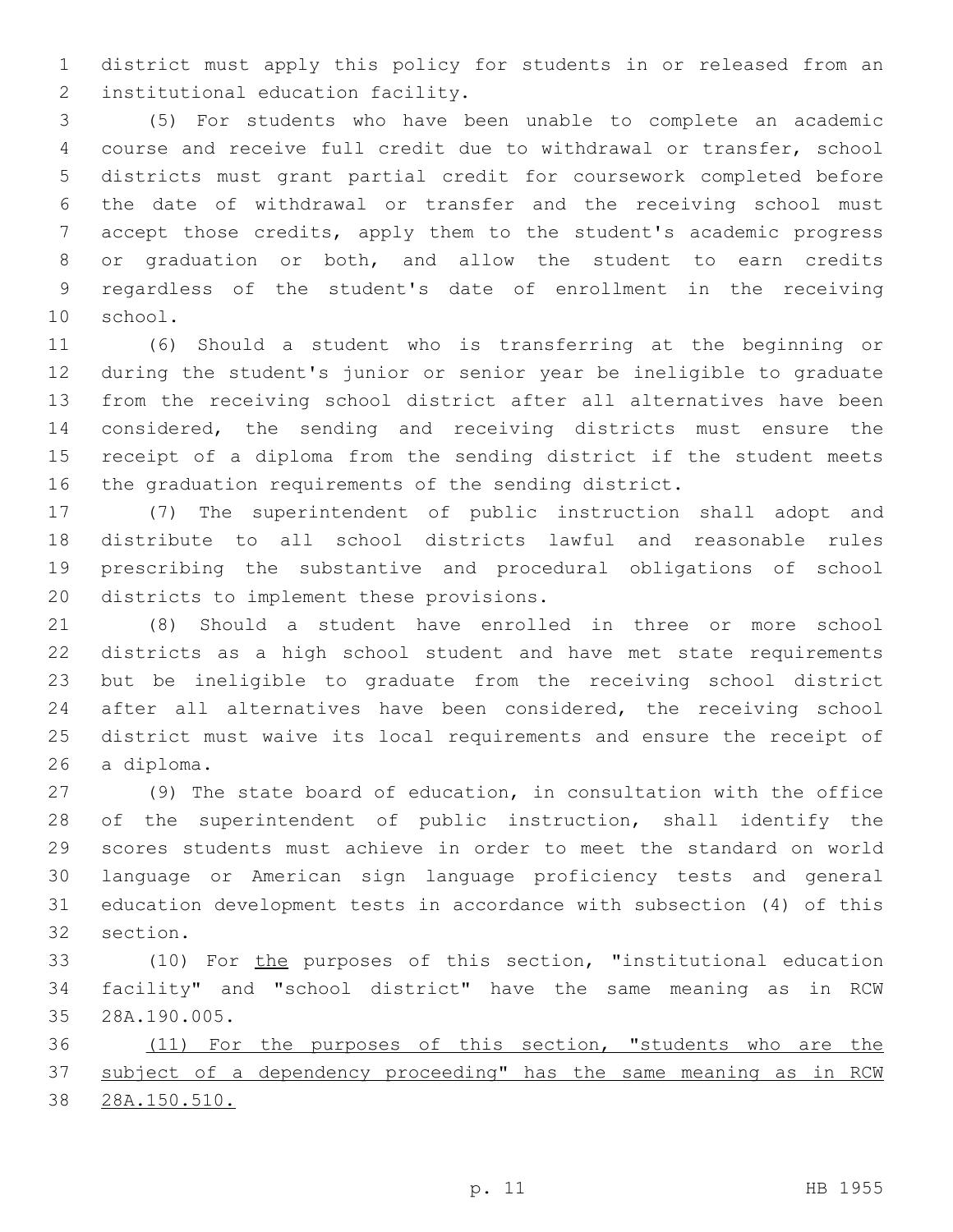**Sec. 7.** RCW 28B.117.020 and 2019 c 406 s 43 are each amended to 2 read as follows:

 The definitions in this section apply throughout this chapter 4 unless the context clearly requires otherwise.

 (1) "Apprentice" means a person enrolled in a state-approved, federally registered, or reciprocally recognized apprenticeship 7 program.

 (2) "Apprenticeship" means an apprenticeship training program approved or recognized by the state apprenticeship council or similar 10 federal entity.

 (3) "Cost of attendance" means the cost associated with attending a particular institution of higher education as determined by the office, including but not limited to tuition, fees, room, board, books, personal expenses, and transportation, plus the cost of reasonable additional expenses incurred by an eligible student and approved by a financial aid administrator at the student's school of 17 attendance.

 (4) "Federal foster care system" means the foster care program under the federal unaccompanied refugee minors program, Title 8 20 U.S.C. Sec. 1522 of the immigration and nationality act of 1965, as 21 amended.

 (5) "Financial need" means the difference between a student's cost of attendance and the student's total family contribution as determined by the method prescribed by the United States department 25 of education.

 (6) "Homeless" or "homelessness" means without a fixed, regular, and adequate nighttime residence as set forth in the federal McKinney-Vento homeless assistance act, 42 U.S.C. Sec. 11301 et seq.

 (7) "Independent college or university" means a private, nonprofit institution of higher education, open to residents of the state, providing programs of education beyond the high school level leading to at least the baccalaureate degree, and accredited by the Northwest association of schools and colleges, and other institutions as may be developed that are approved by the student achievement council as meeting equivalent standards as those institutions 36 accredited under this section.

 (8) "Institution of higher education" means any institution eligible to and participating in the Washington college grant 39 program.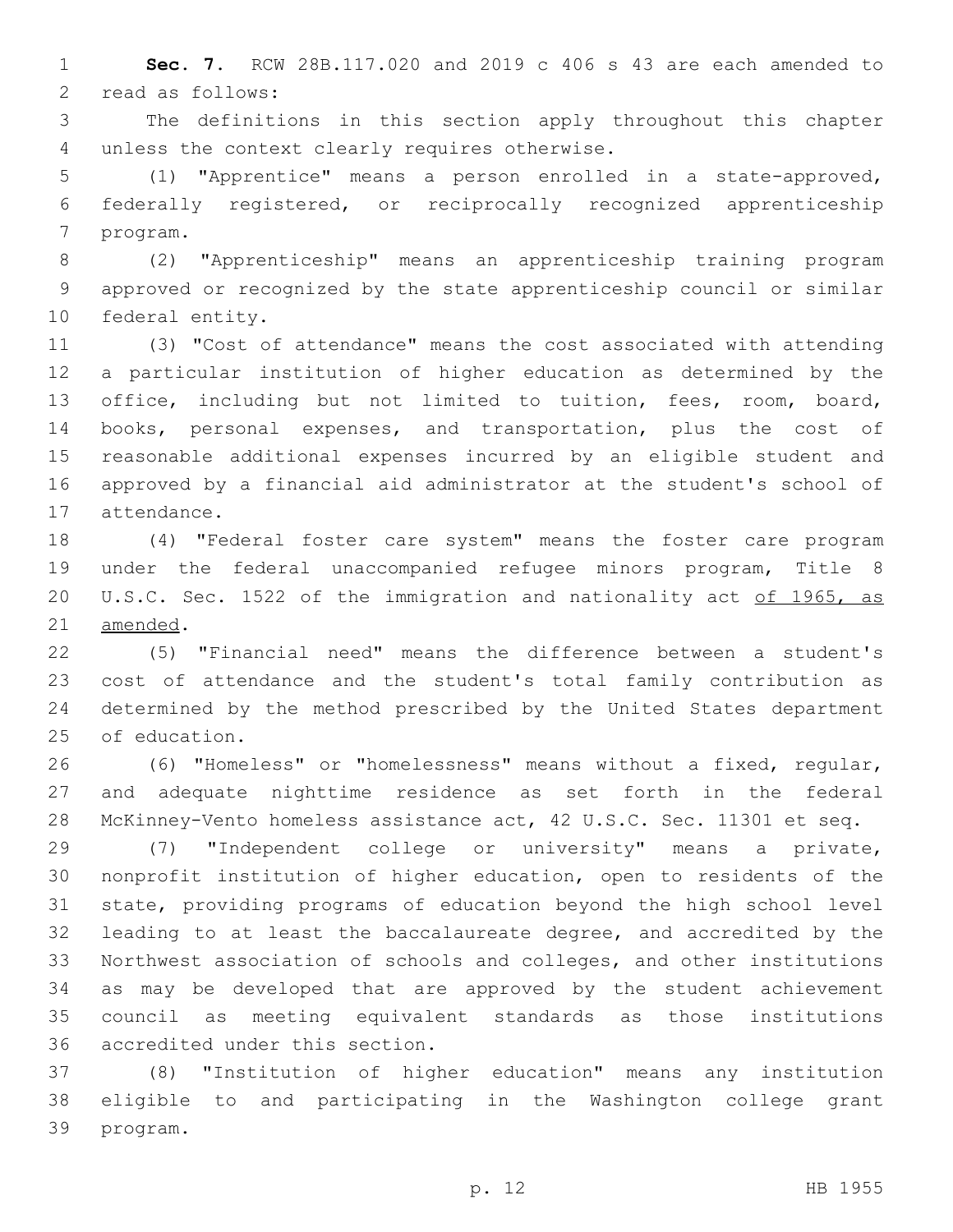(9) "Occupational-specific costs" means the costs associated with entering an apprenticeship or preapprenticeship, including but not limited to fees, tuition for classes, work clothes, rain gear, boots, occupation-specific tools.4

5 (10) "Office" means the office of student financial assistance.

6 (11) "Preapprenticeship" means an apprenticeship preparation 7 program recognized by the state apprenticeship council and as defined 8 in RCW 28C.18.162.

9 (12) "Program" means the passport to careers program created in 10 this chapter.

 (13) "State foster care system" means out-of-home care pursuant to a dependency and includes the placement of dependents from other states who are placed in Washington pursuant to orders issued under the interstate compact on the placement of children, chapter 26.34 15 RCW.

16 (14) "Tribal court" has the same meaning as defined in RCW 13.38.040.

18 (15) "Tribal foster care system" means an out-of-home placement 19 under a dependency order from a tribal court.

20 (16) "Unaccompanied" means a youth or young adult experiencing 21 homelessness while not in the physical custody of a parent or 22 quardian.

23 **Sec. 8.** RCW 74.13.550 and 2003 c 112 s 2 are each amended to read as follows:24

25 (1) It is the policy of the state of Washington that, whenever 26 practical and in the best interest of the child, children ((placed 27 into foster care)) who are the subject of a dependency proceeding 28 shall remain enrolled in the schools they were attending at the time 29 they ((entered foster care)) became the subject of a dependency 30 proceeding.

31 (2) For the purposes of this section, "children who are the 32 subject of a dependency proceeding" means a child or youth who is 33 located in Washington state and the subject of a dependency order 34 pursuant to chapter 13.34 RCW.

35 **Sec. 9.** RCW 74.13.560 and 2018 c 284 s 59 and 2018 c 139 s 4 are 36 each reenacted and amended to read as follows:

37 (1) The administrative regions of the department shall, in 38 collaboration with school districts within their region as required

p. 13 HB 1955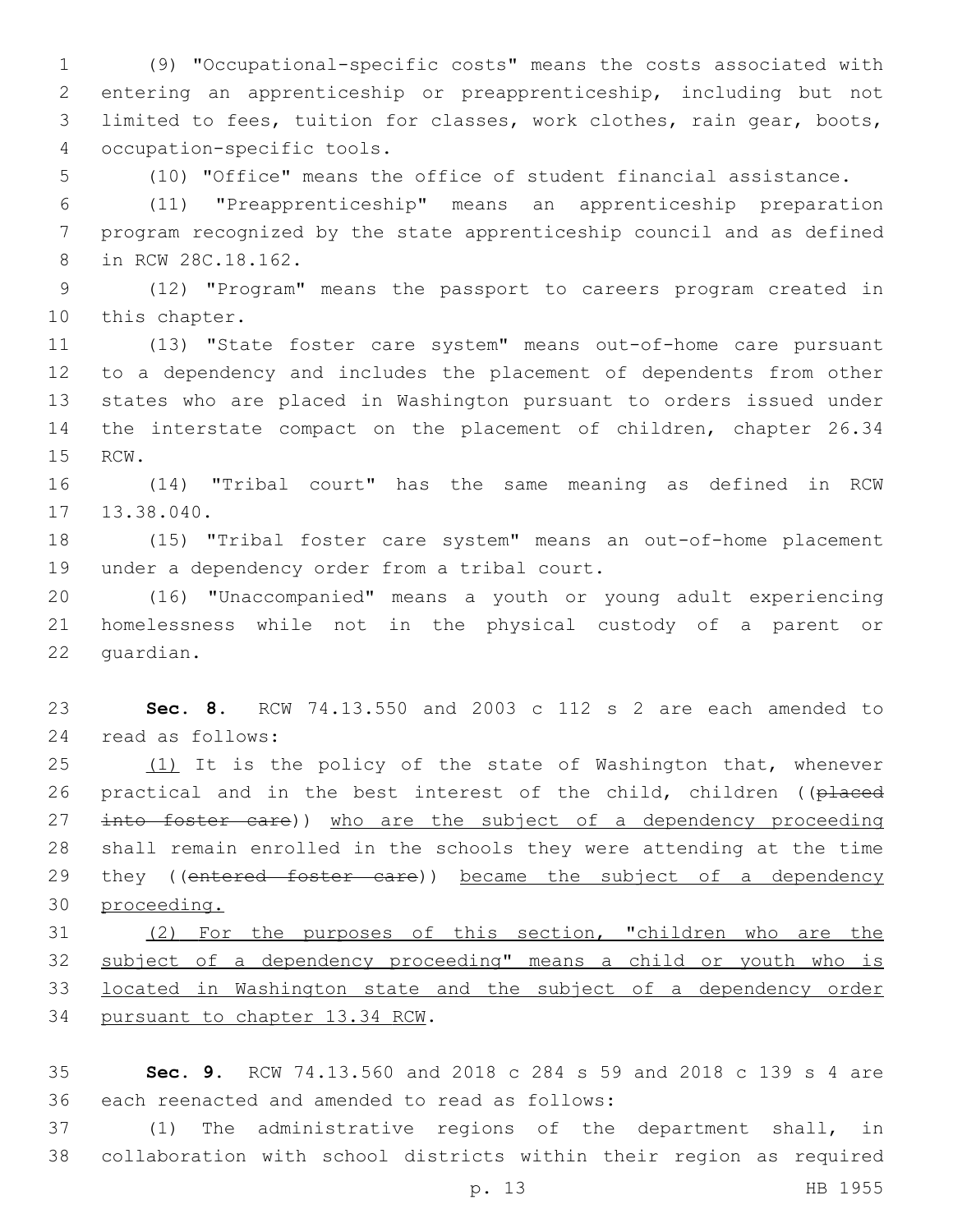by RCW 28A.225.360, develop protocols specifying specific strategies for communication, coordination, and collaboration regarding the status and progress of children in out-of-home care placed in the region, and children in the region who are the subject of a dependency proceeding. The purpose of the protocols is to maximize 6 the educational continuity and achievement for the children ( $(in$  out- of-home care)). The protocols must include methods to assure effective sharing of information, consistent with RCW 28A.225.330.

9 (2) The protocols required by this section must also include 10 protocols for making best interest determinations for students in 11 out-of-home care, and children who are the subject of a dependency 12 proceeding that comply with RCW 28A.225.350. The protocols for making 13 best interest determinations ((for students in out-of-home care)) 14 must be implemented before changing the school placement of a 15 student.

16 (3) For the purposes of this section, "children who are the 17 subject of a dependency proceeding" means a child or youth who is 18 located in Washington state and the subject of a shelter care or 19 dependency order pursuant to chapter 13.34 RCW, and "out-of-home 20 care" has the same meaning as in RCW 13.34.030.

21 **Sec. 10.** RCW 74.13.631 and 2018 c 139 s 5 are each amended to 22 read as follows:

23 (1) Consistent with the provisions for making best interest 24 determinations established in RCW 28A.225.350 and 74.13.560, the 25 department shall provide ((<del>youth residing in out-of-home care</del>)) 26 students who are the subject of a dependency proceeding with the 27 opportunity to remain enrolled in the school ((he or she)) the 28 student was attending prior to out-of-home placement, unless the 29 safety of the ((vouth)) student is jeopardized, or a relative or 30 other suitable person placement approved by the department is secured 31 for the  $((\text{youth}))$  student, or it is determined not to be in the 32 ((youth's)) student's best interest ((to remain enrolled in the 33 school he or she was attending prior to out-of-home placement)). If 34 the parties in the dependency case disagree regarding which school 35 the  $((\text{youth}))$  student should be enrolled in, the  $((\text{youth}))$  student 36 may remain enrolled in the school of origin until the disagreement is 37 resolved in court, unless the department determines that the 38 ((youth)) student is in immediate danger by remaining enrolled in the 39 school of origin.